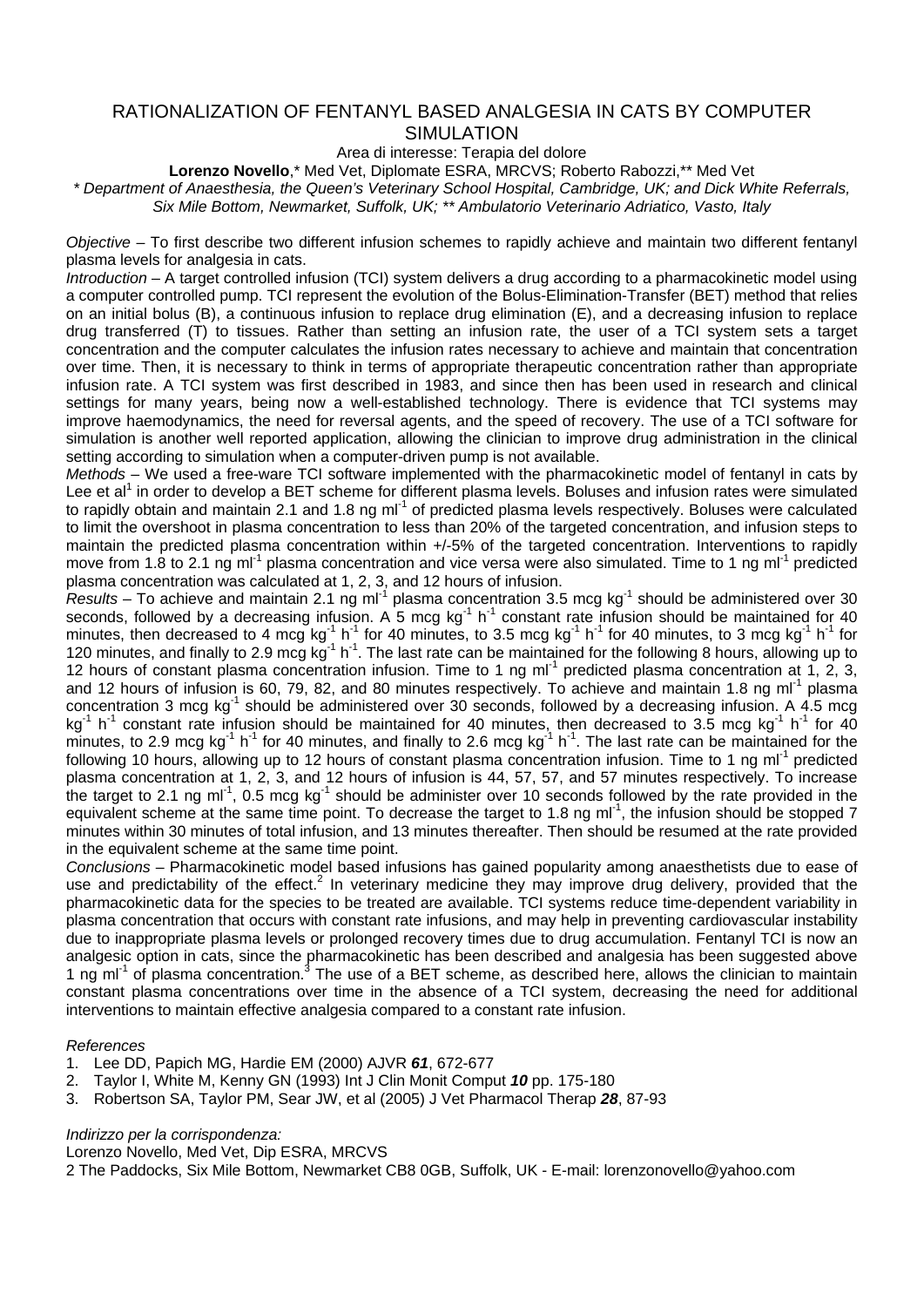#### RAZIONALIZZAZIONE DELL'ANALGESIA CON FENTANIL NEL GATTO TRAMITE SIMULAZIONE AL COMPUTER

#### Autori: L. Novello (Med Vet, Dip ESRA, MRCVS), R. Rabozzi (Med Vet)

*Obiettivo.* Descrivere due schemi infusionali manuali per raggiungere rapidamente e mantenere nel tempo due diverse concentrazioni plasmatiche di fentanil che garantiscano l'analgesia nel gatto.

*Introduzione.* Un sistema TCI (infusione ad obiettivo di concentrazione) utilizza una pompa infusionale controllata da un computer per infondere il farmaco sulla base del suo profilo farmacocinetico. La TCI rappresenta l'evoluzione dello schema BET (Bolo‐Eliminazione‐ Trasferimento) che si basa sulla somministrazione di un bolo iniziale per raggiungere la concentrazione desiderata, un'infusione a velocità costante per rimpiazzare il farmaco eliminato dall'organismo e un'infusione a scalare per rimpiazzare il farmaco trasferito (cioè redistribuito) ai tessuti. Chi utilizza un sistema TCI non imposta una velocità di somministrazione ma bensì una concentrazione da raggiungere (cioè una concentrazione obiettivo): il computer in base al modello farmacocinetico calcola le velocità d'infusione necessarie per raggiungere rapidamente e mantenere nel tempo la concentrazione desiderata. E' quindi necessario ragionare in termini di concentrazione analgesica efficace piuttosto che in termini di velocità d'infusione appropriata. La TCI, descritta per la prima volta nel 1983, è oggigiorno una tecnologia ben conosciuta, oltre che ampiamente utilizzata. E' stato dimostrato che il suo utilizzo concorre a diminuire l'incidenza di alcune complicanze come ad es. l'instabilità emodinamica, la necessità antagonizzare alcuni farmaci e il prolungamento dei tempi di risveglio. Altro uso ormai comune dei software TCI è la simulazione: ciò permette di razionalizzare le infusioni anche in assenza di un sistema TCI vero e proprio.

*Metodi.* Abbiamo utilizzato un software TCI aggiornato con la farmacocinetica del fentanil nel gatto (Lee et al. 2000) per siluppare due schemi BET che permettono di raggiungere e mantenere rispettivamente 2,1 ng ml<sup>-1</sup> e 1,8 ng ml<sup>-1</sup> di concentrazione plasmatica predetta. I boli sono stati calcolati in modo che la concentrazione plasmatica all'induzione non superi di più del 20% la concentrazione prevista dallo schema, mentre i cambi di velocità dell'infusione sono stati calcolati in modo che la concentrazione palsmatica non vari di più del 5% (in più o in meno) rispetto alla concentrazione prevista dallo schema. Sono stati anche simulati i passi necessari per passare da 1,8 ng ml<sup>-1</sup> a 2,1 ng ml<sup>-1</sup> e viceversa, oltre che i tempi necessari per ritornare a 1 ng ml<sup>-1</sup> di concentrazione plasmatica dopo 1, 2, 3 e 12 ore di infusione.

**Risultati.** Per raggiungere e mantenere una concentrazione plasmatica di 2,1 ng ml<sup>-1</sup> bisogna somministrare 3,5 mcg kg<sup>-1</sup> nell'arco di 30 secondi seguiti da un'infusione a 5 mcg kg<sup>-1</sup> h<sup>-1</sup> per 40 minuti, a 4 mcg kg<sup>-1</sup> h<sup>-1</sup> per 40 minuti, a 3,5 mcg kg<sup>-1</sup> h<sup>-1</sup> per 40 minuti, a 3 mcg kg<sup>-1</sup>  $h^1$  per 120 minuti e infine a 2,9 mcg kg $1$   $h^1$ . Quest'ultima velocità può essere mantenuta per ulteriori 8 ore garantendo in tutto fino a 12 ore di concentrazione plasmatica costante. Perché la concentrazione plasmatica diminuisca a 1 ng ml<sup>-1</sup> dopo 1, 2, 3 e 12 ore di infusione ci vogliono rispettivamente 60, 79, 82 e 80 minuti. Per raggiungere e mantenere una concentrazione plasmatica di 1,8 ng m $I^1$ bisogna somministrare 3 mcg kg<sup>-1</sup> nell'arco di 30 secondi seguiti da un'infusione a 4,5 mcg kg<sup>-1</sup> h<sup>-1</sup> per 40 minuti, a 3,5 mcg kg<sup>-1</sup> h<sup>-1</sup> per 40 minuti, a 2,9 mcg kg $^1$  h $^1$  per 40 minuti e infine a 2,6 mcg kg $^1$  h $^1$ . Quest'ultima velocità può essere mantenuta per ulteriori 10 ore garantendo in tutto fino a 12 ore di concentrazione plasmatica costante. Perché la concentrazione plasmatica diminuisca a 1 ng ml<sup>-1</sup> dopo 1, 2, 3 e 12 ore di infusione ci vogliono rispettivamente 44, 57, 57 e 57 minuti. Per passare da 1,8 ng m $1^1$  a 2,1 ng m $1^1$  bisogna somministrare 0,5 mcg kg<sup>-1</sup> nell'arco di 10 secondi e quindi passare allo schema superiore in corrispondenza del punto temporale raggiunto al momento del passaggio. Per passare da 2,1 ng ml<sup>-1</sup> a 1,8 ng ml<sup>-1</sup> bisogna interrompere l'infusione per 7 minuti se al momento del passaggio il tempo totale d'infusione non supera i 30 minuti, oppure per 13 minuti se il tempo totale d'infusione è superiore ai 30 minuti. L'infusione dovrebbe quindi riprendere secondo lo schema inferiore in corrispondenza del punto temporale raggiunto al momento del passaggio.

*Conclusioni.* Oggigiorno le infusioni su base farmacocinetica incontrano il favore degli anestesisti perché sono molto semplici da utilizzare e perché il loro effetto clinico è estremamente prevedibile. Il loro utilizzo in medicina veterinaria è in grado di facilitare la pratica clinica, ma è necessario conoscere il modello farmacocinetico della specie che si intende trattare. La TCI riduce la variabilità di concentrazione plasmatica tipica delle infusioni a velocità costante, essendo così in grado di prevenire l'instabilità emodinamica dovuta ad un piano analgesico insufficiente e i risvegli ritardati dovuti all' accumulo del farmaco. La TCI di fentanil adesso è possibile anche nel gatto dal momento che disponiamo della farmacocinetica e sappiamo che il livello analgesico sembra essere al di sopra di 1 ng ml<sup>-1</sup> di concentrazione plasmatica. Lo schema BET qui descritto permette di mantenere stabile la concentrazione plasmatica di fentanil anche in assenza di un sistema TCI.